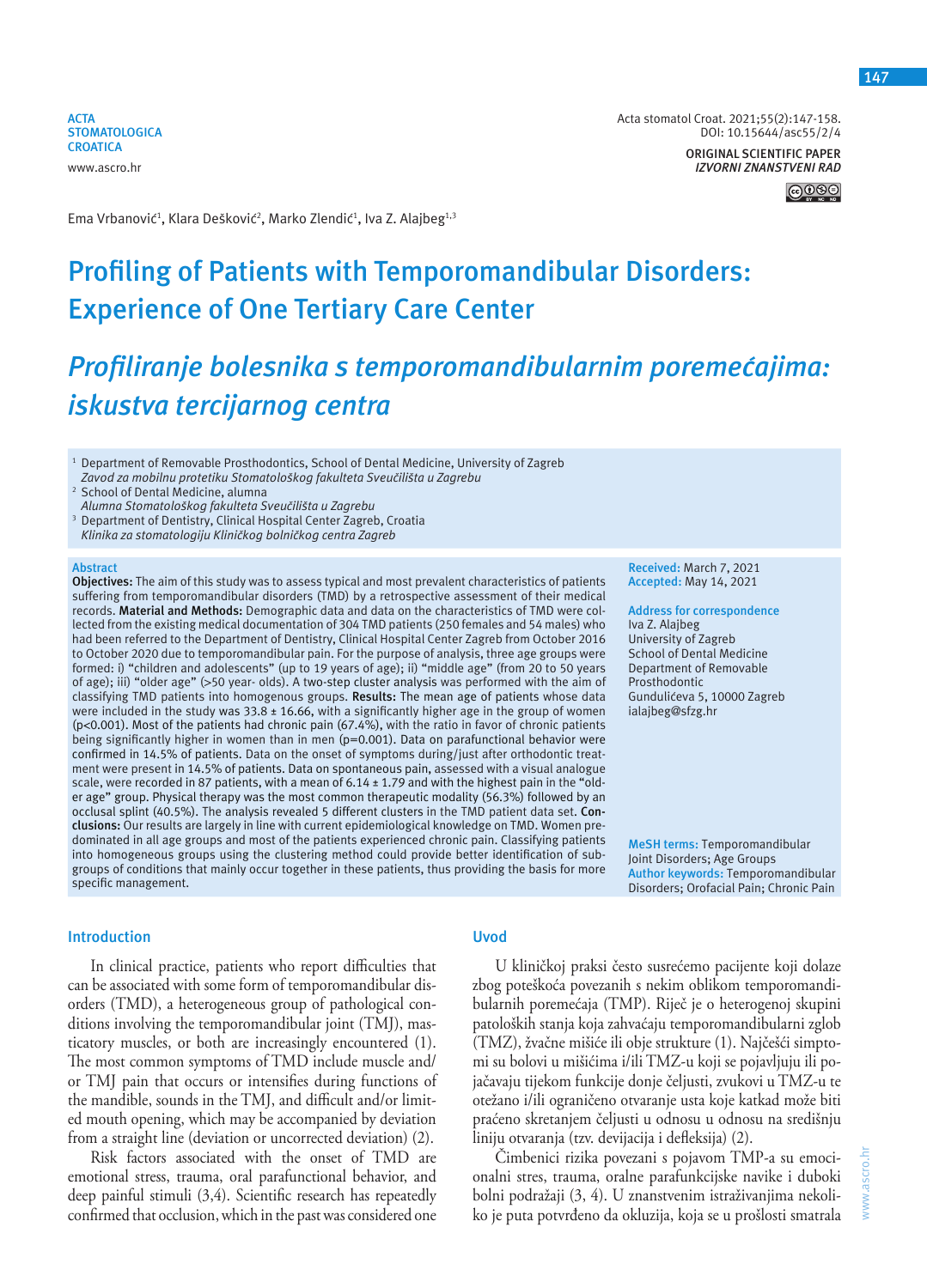of the main causes of TMD, has no role in the development of TMD, but may pose a problem in hypervigilant patients (5).

Pain and limitations of the mandibular movement are the most commonly reported signs/symptoms by patients who seek for help (6). Additionally, it is very common for patients to report various comorbid conditions such as depression, anxiety and other psychological disorders along with primary ailments (7). The latter may be a direct consequence of chronic orofacial pain but is also considered one of the risk factors that can affect the intensity and course of TMD (8). Tension headaches, migraines, fibromyalgia, and lower back pain are comorbidities also mentioned in the literature (9). Somatization and psychological problems are more often associated with chronic pain. Neuroplasticity is involved in chronic pain development (10). The most important consequence of these neuroplastic changes in chronic pain is reduced filtering ability of central sensory neurons in the brain and spinal cord resulting in wrong interpretation of noxious stimuli that can be exaggerated (secondary hyperalgesia) or misinterpreted.

The exact prevalence of TMD in the general population varies greatly in the literature and ranges from 3-33%, which might be the consequence of considerable variations in diagnostic protocols (11, 12). Using standardized diagnostic criteria such as RDC/TMD (Research Diagnostic Criteria for TMD) and DC/TMD (Diagnostic Criteria for Temporomandibular Disorders), recent research is providing increasingly accurate data (13). Today, the prevalence of TMJ pain in the general population is considered to be 4–10% and 3–17% for muscle pain. Furthermore, the incidence of TMD is highly age-dependent with prevalence being highest at 20- 40 years of age (14).

With respect to gender, TMD is more common in women (15). The reasons for gender inequality are still not fully elucidated (16). It is hypothesized that the presence of estrogen receptors may be a predisposition to TMJ dysfunction and degradation, i.e., cartilage destruction (17).

It is interesting to note that in clinical practice, more and more children and adolescents are reporting symptoms of TMD, and very often patients in the middle of the active phase of removable and fixed orthodontic therapy. An increasing number of patients, who are looking for a solution for acute and chronic forms of TMD, point to the need for better profiling in order to provide them with an individualized approach to treatment and the most precise therapy possible.

The aim of this study was to assess typical and most prevalent characteristics of patients suffering from TMD by a retrospective assessment of their medical records and to classify patients into homogeneous groups, by means of cluster analysis, based on their demographics, primary diagnosis, chronicity and risk factors.

#### **Material and Methods**

This study was a retrospective assessment of medical records of 304 TMD patients (250 females and 54 males) treated at the Department of Dentistry, Clinical Hospital Center Zagreb from October 2016 to October 2020.

jednim od glavnih uzročnih čimbenika TMP-a, nema ulogu u njegovu razvoju, ali može činiti problem hipervigilantnim pacijentima (5).

Simptomi zbog kojih pacijenti najčešće traže pomoć su bol i ograničena pokretljivost donje čeljusti (6). Uz primarne tegobe, pacijenti često prijavljuju različita popratna stanja poput depresije, anksioznosti i drugih psiholoških poremećaja (7). Psihološki poremećaji mogu biti izravna posljedica kronične boli, ali se također smatraju jednim od čimbenika rizika koji mogu utjecati na intenzitet i tijek TMP-a (8). U literaturi se također spominju tenzijska glavobolja, migrena, fibromialgija i bolovi u donjem dijelu leđa kao stanja koja se često pojavljuju uz TMP (9). Somatizacija i psihološki problemi uglavnom su povezani s kroničnom boli. U razvoj kronične boli uključeni su različiti procesi neuroplastičnosti (10). Najvažnija posljedica neuroplastičnih promjena u slučaju kronične boli jest smanjena sposobnost filtriranja podražaja, a to često rezultira pogrešnom interpretacijom štetnih podražaja kao pretjerano bolnih (sekundarna hiperalgezija).

Točna prevalencija TMP-a u općoj populaciji uvelike varira te se prema podatcima iz literature kreće u rasponu od 3 do 33 %, što je posljedica značajnih varijacija u dijagnostičkim protokolima (11, 12). Recentna istraživanja u kojima su za dijagnozu TMP-a korišteni standardizirani dijagnostički kriteriji (dijagnostički kriteriji za istraživanje temporomandibularnih poremećaja – DKI/TMP-a i dijagnostički kriterij za tempromandibularne poremećaje – DK/TMP) pružaju ipak mnogo preciznije podatke (13). Prevalencija boli TMZ-a u općoj populaciji iznosi od 4 do 10 %, a mišićna bol pojavljuje se kod 3 do 17 % ispitanika. Nadalje, incidencija TMP-a ovisi o dobi, a prevalencija je najviša između 20. i 40. godine (14).

Temporomandibularni poremećaji češći su kod žena (15). Razlozi za spolnu nejednakost još nisu potpuno razjašnjeni (16). Pretpostavlja se da estrogenski receptori mogu biti predispozicija za disfunkciju i razgradnju TMZ-a, tj. uništavanje hrskavice (17).

Zanimljivo je da se u kliničkom radu zapaža sve više djece i adolescenata sa simptomima TMP-a, a vrlo često dolaze i pacijenti usred aktivne faze mobilne i fiksne ortodontske terapije. Sve veći broj pacijenata koji traži rješenje za akutne i kronične oblike TMP-a upućuje na to da je potrebno bolje profiliranje kako bi im se omogućio individualizirani pristup liječenju i što preciznija terapija.

Cilj ovog istraživanja bio je procijeniti tipične i najčešće karakteristike pacijenata koji boluju od temporomandibularnih poremećaja analizom njihove medicinske dokumentacije te ih svrstati u homogene skupine na temelju demografskih podataka, podatka o primarnoj dijagnozi, trajanju TMP-a i čimbenicima rizika.

#### **Materijal i metode**

Iz medicinske dokumentacije 304 pacijenta s TMP-om (250 žena i 54 muškarca), koji su bili upućeni u Kliniku za stomatologiju Kliničkog bolničkog centra Zagreb od listopada 2016. do listopada 2020. godine zbog temporomandibu-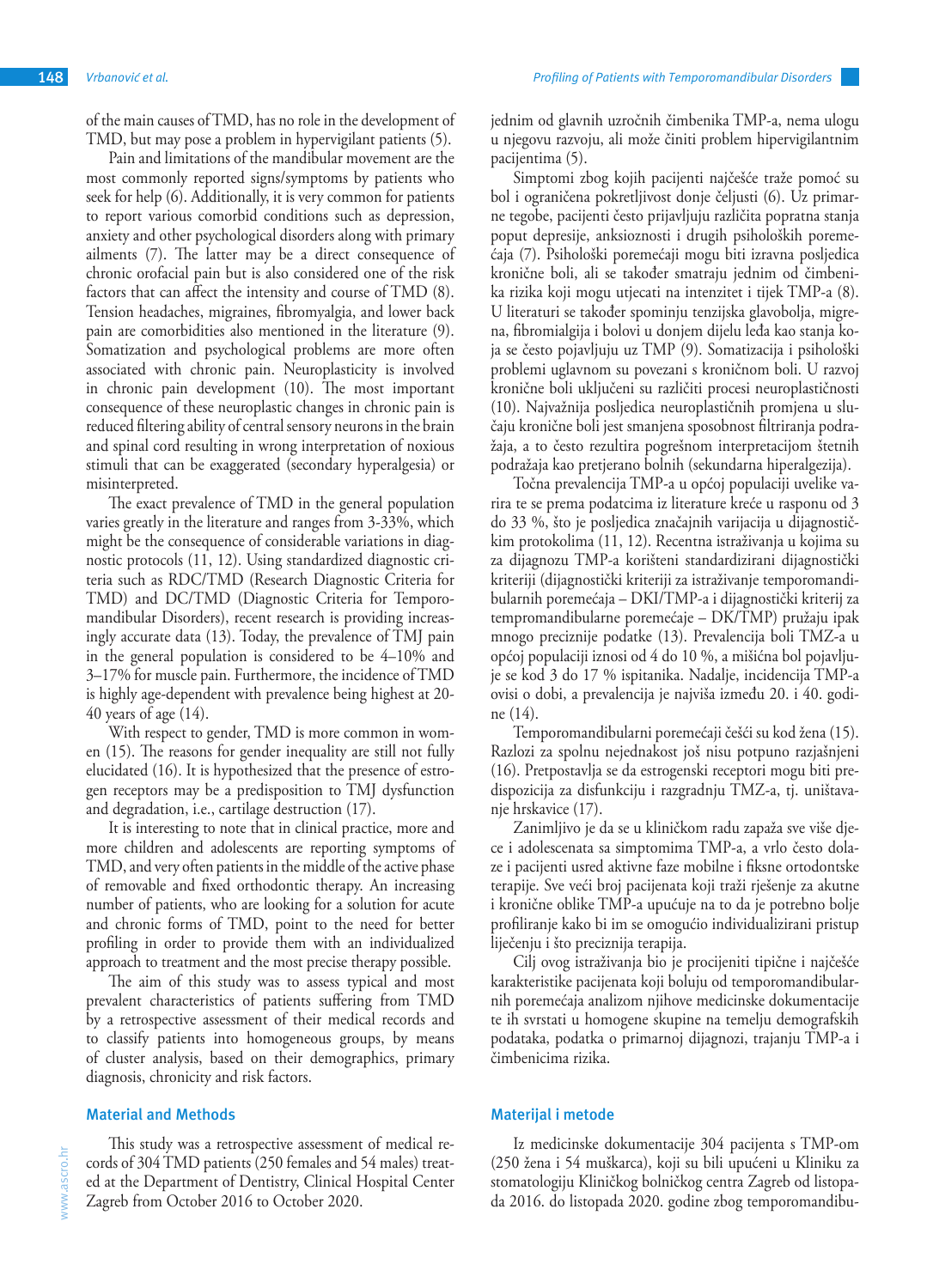The conducted research was approved by the Ethics Committee of the School of Dental Medicine, University of Zagreb (05-PA-30-VIII-6/2019) and performed following the ethical standards of the Helsinki Declaration. This study has been supported by the Croatian Science Foundation Project "Genetic polymorphisms and their association with temporomandibular disorders" (No. IP-2019-04-6211).

# Description of the clinical examination protocol and therapy

Patients' examinations were conducted by two calibrated experts in TMD diagnostics (IA and EV) (18).

While medical histories were taken from patients, examiners collected data about their reasons for seeking help, pain characterization (intensity, spontaneous pain, reported pain duration - TMD chronicity), limitation of the lower jaw (mouth opening, pain, and difficulties while eating, etc.), the existence of systemic diseases and previous pharmacotherapy use, awareness of oral parafunctional habits and data on previous orthodontic treatment. The clinical examination consisted of the evaluation of full dental status, analysis of panoramic imaging, palpation of the masticatory muscles, the lateral pole of TMJ, submandibular and retromandibular region. Measurements of pain-free mouth opening and unassisted mouth opening (MCO, MMO, respectively) were obtained, as well as the information about the existence of deflection and sounds in the joint. Methods for evaluation of spontaneous pain and measuring of MCO and MMO were described in our previous studies (18). All patients were clinically diagnosed according to DC/TMD diagnostic tree (13). If applicable, the diagnosis was confirmed by radiographic imaging.

After the clinical diagnosis had been established, it was decided which therapeutic option would be used. Physical therapy consisted of a set of recommended exercises that were performed by a patient (muscle massage, passive and active stretching, application of warm compresses) (19). The production and manufacturing of stabilization splint was described in our previous research (18). Pharmacotherapy mainly included analgesics, nonsteroidal anti-inflammatory drugs (NSAID) or a combination of NSAIDs/analgesics with benzodiazepines (20, 21). All patients received a thorough oral explanation of their condition with an emphasis on education about the nature of the present pain and various ways to deal with it.

### Collected data

All data were extracted from the patient's medical records. Patients whose data were included in the study ranged between 8 to 83 years of age. For analysis purposes, three age groups were formed: i) "children and adolescents" (up to 19 years of age); ii) "middle age" (from 20 to 50 years of age); iii) "older age" (>50 year olds).

TMD was considered acute if participants were experiencing symptoms for no more than 3 months prior to the first examination, or participants experienced new, previously non-existent, symptoms (i.e. pain or limited mouth opening) in the past 3 months, regardless of existing TMD histolarne boli, prikupljeni su demografski podatci te podatci o karakteristikama TMP-a.

Istraživanje je odobrilo Etičko povjerenstvo Stomatološkog fakulteta Sveučilišta u Zagrebu (05-PA-30-VIII-6/2019) i provedeno je prema standardima Helsinške deklaracije. Ovaj rad dio je projekta Hrvatske zaklade za znanost *Povezanost genskih polimorfizama s temporomandibularnim poremećajima* (br. IP-2019-04-6211).

# Opis protokola kliničkog pregleda

Preglede pacijenata obavljala su dva kalibrirana ispitivača, stručnjaka za dijagnostiku TMP-a (I. A. i E. V.) (18).

Tijekom uzimanja anamneze ispitivači su prikupljali podatke o razlogu dolaska, karakteru boli (intenzitet, vrsta boli, trajanje boli – kronicitet TMP-a), funkcijskim ograničenjima donje čeljusti (ograničeno otvaranje usta, bolovi, poteškoće tijekom jela, itd.), eventualnim sistemskim bolestima i korištenoj farmakoterapiji, svijesti o oralnim parafunkcijskim navikama te o dotadašnjem ortodontskom liječenju. Klinički pregled uključivao je analizu zubnog statusa i panoramske snimke, palpaciju žvačnih mišića, lateralnog pola TMZ-a, submandibularnog i retromandibularnog područja. Zabilježeni su podatci o iznosu bezbolnog otvaranja i iznosu maksimalnoga neasistiranoga otvaranja usta (BO, MNO, redom), te podatak pojavljuje li se defleksija pri otvaranju usta i zvukovi u zglobu. Metode procjene spontane boli, BO-a i MNO-a, opisane su u našoj prethodnoj studiji (18). Dijagnoza je postavljena prema protokolu dijagnostičkih kriterija za tempromandibularne poremećaje (DK/TMP) (13). U nekim je slučajevima potvrđena radiološkim snimkama.

Nakon postavljanja dijagnoze pacijentima je preporučena terapija koja je mogla uključivati fizikalnu terapiju, izradu stabilizacijske udlage te, prema potrebi, farmakoterapiju. Fizikalna terapija sastojala se od niza preporučenih vježbi koje je pacijent trebao obavljati kod kuće (masaža mišića, pasivno i aktivno istezanje, primjena toplih obloga) (19). Postupak izrade stabilizacijske udlage opisan je u našem prethodnom istraživanju (18). Od lijekova najčešće su se upotrebljavali analgetici, nesteroidni protuupalni lijekovi (NSAR) ili kombinacija NSAR-a/analgetika s benzodiazepinom (20, 21). Uz to, svi su pacijenti dobili detaljne usmene informacije o poremećaju s naglaskom na edukaciju o prirodi sadašnje boli i načinima suočavanja s njom.

#### Prikupljeni podatci

Pacijenti, čiji su podatci uključeni u studiju, bili su u dobi između 8 i 83 godine. Za potrebe analize formirane su tri dobne skupine: djeca i adolescenti (do 19 godina), srednja dob (od 20-50 godina); starija dob (> 50 godina).

Pacijenti kojima su se pojavili simptomi unatrag manje od tri mjeseca do trenutka prvog pregleda ili oni kojima su se pojavili novi, do tada nepostojeći simptomi (tj. bol ili ograničeno otvaranje usta) u posljednja 3 mjeseca, bez obzira na postojeću povijest TMP-a svrstani su u skupinu akutnih. Podjela na akutni i kronični TMP temeljila se na kriterijima Međunarodne udruge za istraživanje boli (engl. International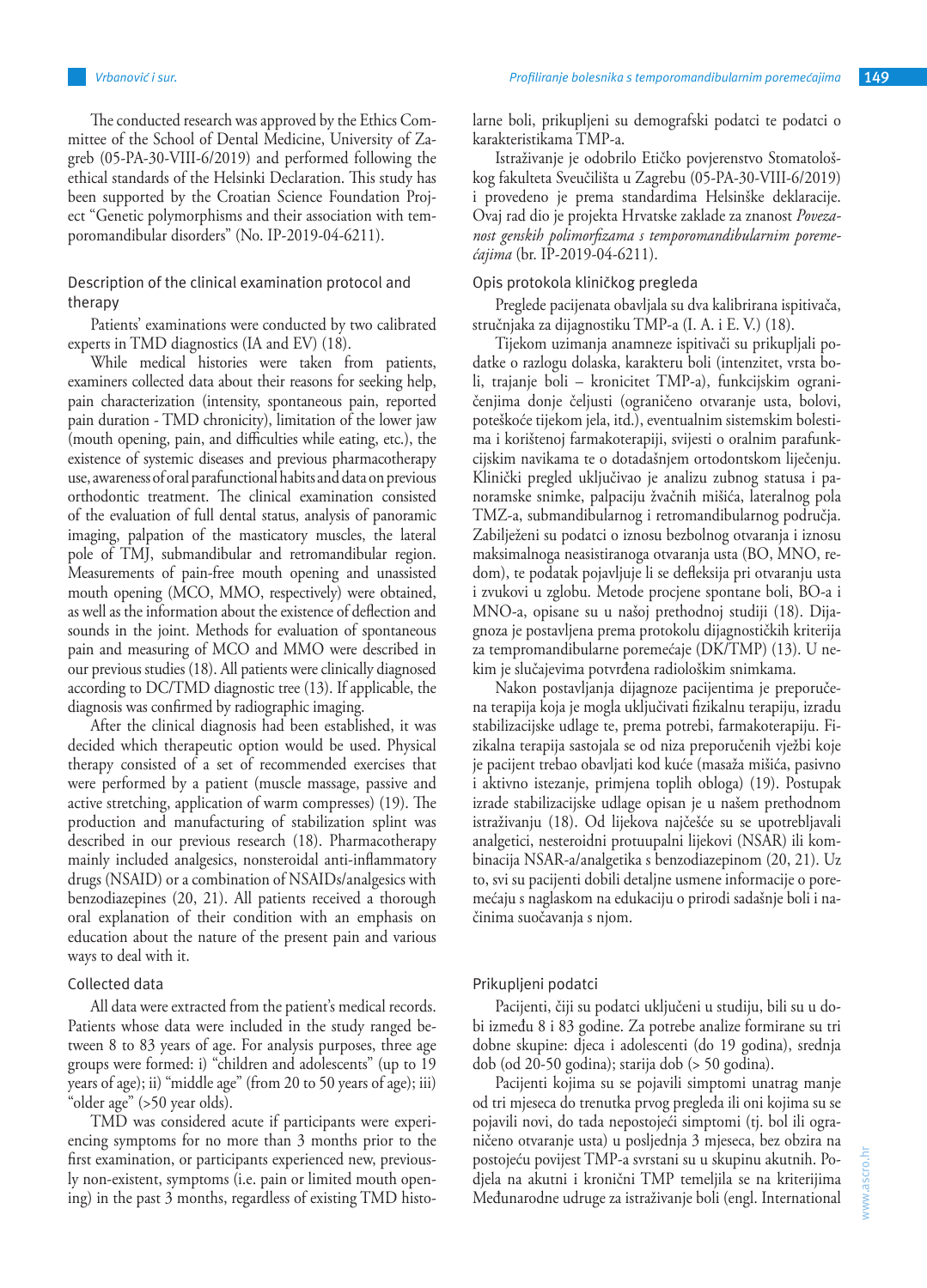ry. The division into acute and chronic pain was based on the International Association for the Study of Pain (IASP) which defines acute pain as the pain that occurs within 3 months, while chronic primary pain is the pain in one or more anatomical regions that persists or recurs for longer than 3 months and is associated with significant psychological stress and/or functional disability with symptoms that cannot be accounted for by another diagnosis (22).

A history of possible orthodontic therapy had been recorded. The data about the development of new symptoms during orthodontic therapy or immediately after the end of orthodontic therapy were taken into analysis. The presence of parafunctional behavior was recorded and included into analysis if data regarding daytime grinding and/or clenching were reported by the patient himself/herself or if data on nocturnal clenching were confirmed by another person (ie. parent, spouse, partner, sibling, roommate).

Conventional radiographs were of diagnostic value only when degenerative changes were obvious. Magnetic resonance imaging (MRI) of the TMJ was requested for a limited number of patients that were unresponsive to therapy or had severely limited mouth opening (<30mm) considered to be of joint origin. Cone-beam computed tomography scans were analyzed only if previously performed.

The possible diagnoses, mainly based on clinical findings, were: myalgia, arthralgia, disc displacement with reduction (DDwR), disc displacement without reduction (DDwoR), degenerative joint disease (DJD) and subluxation (13). The primary diagnosis was established according to a set of symptoms that patients themselves noticed and for which they primarily sought treatment, while the secondary diagnosis represented a series of additional signs or pathologies observed during clinical assessment. Finally, the pooling of diagnoses was done according to the DC/TMD diagnostic criteria into i) pain disorders (TMD-P) (myalgia and arthralgia), ii) joint disorders (TMD-J) (DDwR, DDwoR, DJD and subluxation) (13).

The following data were used for analysis: demographic data including age and gender, chief complaint, presence of oral parafunctional behavior, data on the onset of symptoms during/after orthodontic treatment, spontaneous pain intensity assessed using a visual analogue scale (VAS), pain location, MCO and MMO, pain on palpation, existence of deflection while opening, primary and secondary diagnosis (if applicable), TMD chronicity, and finally, applied therapeutic modalities (physical therapy/ pharmacotherapy/stabilization splint).

#### Statistical analysis

Statistical analysis was performed using IBM SPSS Statistics for Windows, Version 26.0 (Armonk, NY: IBM Corp). The student (KD) collected and organized the data in an Excel table as a part of a graduate thesis.

Analyses consisted of descriptive statistics and appropriate tests (t-test for independent/dependent samples, ANOVA and Chi-square) that were used to present significant differences between variables. A value of  $p < 0.05$  was considered statistically significant.

Association for the Study of Pain – IASP) koja definira akutnu bol kao bol koja traje do 3 mjeseca, a kronična bol jest bol u jednom ili više anatomskih područja koja traje ili ponavlja se dulje od 3 mjeseca te je povezana sa značajnim psihološkim stresom i/ili funkcionalnom nesposobnošću (22).

U medicinskoj dokumentaciji pacijenta zabilježen je podatak o eventualnoj ortodontskoj terapiji. Ako su se kod pacijenta pojavili novi simptomi TMP-a tijekom ortodontske terapije, ili je prekinuo terapiju zbog novih simptoma, te ako su se simptomi TMP-a pojavili neposredno nakon završetka ortodontske terapije, taj je podatak zabilježen i uzet u analizu.

Ako je u medicinskoj dokumentaciji bio prisutan podatak o dnevnom škripanju/ili stiskanju zubima, ili ako je postojao podatak o noćnom stiskanju/škripanju zubima koje je potvrdio ili sam pacijent ili druga osoba, taj je podatak evidentiran kao parafunkcijska oralna navika i uzet u analizu.

Uobičajene rendgenske snimke bile su dijagnostički vrijedne ako su na njima bile uočljive degenerativne promjene. Magnetska rezonancija (MR) TMZ-a učinjena je malobrojnim pacijentima koji nisu reagirali na terapiju ili su mogli iznimno ograničeno otvarati usta (< 30 mm), a za koje se smatralo da je zglobnog podrijetla. *Cone-beam* snimke (CBCT) uzete su u obzir ako su prethodno postojale.

Moguće dijagnoze, uglavnom temeljene na kliničkim nalazima, bile su mialgija, artralgija, pomak diska s redukcijom (PDsR), pomak diska bez redukcije (PDbR), degenerativna bolest zgloba (DBZ) i subluksacija (13). Primarna dijagnoza postavljena je na temelju simptoma koje su pacijenti sami uočili i za koje su primarno tražili liječenje, a sekundarna se temeljila na nizu dodatnih znakova ili uočenih patologija na koje bi kliničari naišli tijekom kliničkog pregleda. Konačno, grupiranje dijagnoza obavljeno je prema DK/TMP dijagnostičkom kriteriju u i) bolne poremećaje (TMP-B) (mialgija i artralgija), ii) poremećaje zgloba (TMP-Z ) (PDsR, PDbR, DBZ i subluksacija) (13).

Za analizu je uzeto sljedeće: demografski podatci koji uključuju dob i spol, razlog dolaska, podatak o oralnim parafunkcijskim navikama, podatak o pojavi simptoma tijekom/ nakon ortodontskog liječenja, intenzitet spontane boli procijenjen vizualno analognom ljestvicom (VAS), mjesto boli, BO i MNO, bol pri palpaciji, defleksija pri otvaranju, primarna i sekundarna dijagnoza (ako je bilo primjenjivo), kronicitet TMP-a i podatak o propisanoj terapiji (fizikalna terapija/farmakoterapija/stabilizacijska udlaga).

# Statistička analiza

Za statističku analizu korišten je softver IBM SPSS Statistika za Windowse, Verzija 26,0 (Armonk, NY: IBM Corp). Studentica (K. D.) prikupila je i organizirala podatke u Excel tablici kao dio svojega diplomskog rada.

Analiza podataka uključivala je deskriptivnu statistiku te primjenu odgovarajućih testova (t-test za nezavisne/zavisne uzorke, ANOVA i hi-kvadrat) koji su korišteni da bi se ispitale razlike između promatranih varijabli. Vrijednost p < 0,05 smatrana je statistički značajnom.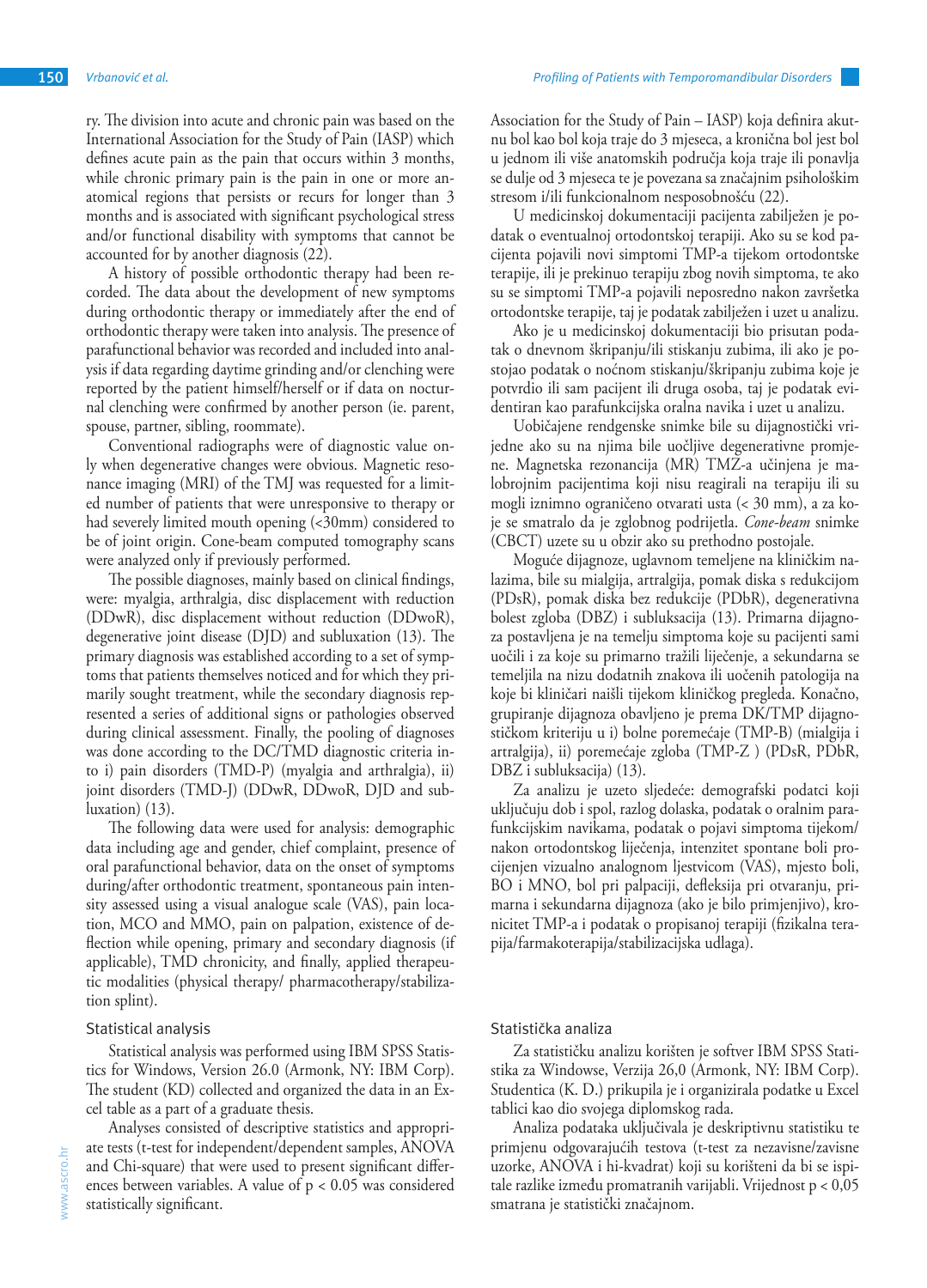The two-step cluster analysis was used as an exploratory tool intended to reveal natural groupings within the data set with selected variables. After having tested other combinations of variables, based on our clinical experience, we decided to present the grouping according to the following variables: gender, age group, presence of parafunctions, data on the onset of symptoms during/after orthodontic treatment, TMD character (acute/chronic) and primary diagnosis.

# **Results**

The mean age was  $33.88 \pm 16.66$ , with a significant difference between men  $(27.13 \pm 12.39)$  and women  $(35.34 \pm 12.39)$ 17.12) ( $p \le 0.001$ ). The distribution and mean age in each age group was as follows: i) "children and adolescents"  $(n=62 (20.4\%); 17.21 \pm 2.14 \text{ years}),$  ii) "middle age"  $(n=183$ (60.2%); 30.52 ± 9.06 years), iii) older age (n=59 (19.4%);  $61.8 \pm 7.89$  years).

Even though there was no significant difference in the representation of women vs. men between groups ( $p = 0.08$ ), the most obvious difference was present in the "older age" group - from the total number of patients in the group (n=59), 89.8% were women and 10.2% were men. In the "middle age" group 82.5% were women and 17.5% men while the "children and adolescents" group consisted of 74.2% women and 25.8% men.

Regarding the reported duration of symptoms (TMD chronicity), out of 304 patients, 99 (32.6%) were considered to be experiencing acute TMD pain and 205 (67.4%) chronic TMD pain. A significant difference was present in acute/ chronic TMD ratios between men and women  $(χ2=11.12,$ p=0.001). Women experienced chronic pain in 179 out of 250 cases (71.6%), while the ratio for men between acute vs. chronic cases was more even (51.9% vs. 48.1%, respectively).

In  $75.3\%$  of cases (n = 229) patients reported that the pain was unilateral, while bilateral pain was reported by 75 patients (24.7%). When asked to point a finger at the painful

Klasterska analiza bila je istraživačko sredstvo namijenjeno otkrivanju prirodnih grupiranja unutar skupa podataka s odabranim varijablama. Varijable uključene u analizu bile su spol, dobna skupina, prisutnost parafunkcija, pojava simptoma tijekom/nakon ortodontskog liječenja, karakter TMP-a (akutni/kronični) i primarna dijagnoza.

# **Rezultati**

Prosječna dob pacijenata uključenih u istraživanje iznosila je 33,88 ± 16,66 godina, a značajno viša (p < 0,001) zabilježena je u skupini žena (35,34 ± 17,12) u odnosu prema muškarcima (27,13 ± 12,39). Raspodjela pacijenata po dobnim skupinama bila je sljedeća: i) djeca i adolescenti (n  $= 62$  (20,4%); 17,21  $\pm$  2,14 godina), ii) srednja dob (n = 183 (60,2%); 30,52 ± 9,06 godina), iii) starija dob (n = 59  $(19,4\%)$ ; 61,8 ± 7,89 godina).

Iako u skupinama (p = 0,08) nije bilo značajne razlike u zastupljenosti žena u odnosu prema muškarcima, najočitija razlika bila je u skupini *starija dob*. Od ukupnog broja pacijenata u toj skupini (n = 59) njih 89,8 % bile su žene, a 10,2 % činili su muškarci. U skupinu *srednja dob* bilo je raspoređeno 82,5 % žena i 17,5 % muškaraca, a skupinu *djeca i adolescenti* činilo je 74,2 % djevojaka i 25,8 % mladića.

Većina pacijenata patila je od kronične boli (67,4 %), pri čemu je omjer u korist kroničnih pacijenata bio značajno viši kod žena nego kod muškaraca (χ2 = 11,12, p = 0,001). Žene su imale kronični oblik TMP-a u 179 slučajeva od 250 (71,6 %), a omjer između akutnih i kroničnih slučajeva kod muškaraca bio je ujednačen (51,9 %, odnosno 48,1 %).

U 75,3 % slučajeva (n = 229) pacijenti su naveli da je bol bila jednostrana, a obostranu je prijavilo njih 75 (24,7 %). Na upit da prstom pokažu bolno područje (podatci dobiveni od n = 262 pacijenta), većina je pokazala područje oko lateralnog pola TMZ-a kao primarno mjesto boli (n = 218; 83,2



Figure 1 Distribution of reported areas that patients pointed out as painful during clinical examination\* (out of n=262 patients)  *\*Bodychart retrieved from DC/TMD Assessment*

*Instruments* **Slika 1.** Distribucija bolnih područja na licu koje su pacijenti istaknuli tijekom pregleda\* (od n=262)  *\*Crtež preuzet iz Dijagnostičkog kriterija za tempromandibularne poremećaje (DK/TMP)*



- Figure 2 The frequency of TMD diagnoses. DDwR – disc displacement with reduction, DdwoR – disc displacement without reduction, DJD – degenerative joint disease
- **Slika 2.** Učestalost TMP dijagnoza. DDwR – pomak diska s redukcijom, DdwoR – pomak diska bez redukcije, DJD – degenerativna bolest zgloba

www.ascro.hr

www.ascro.hr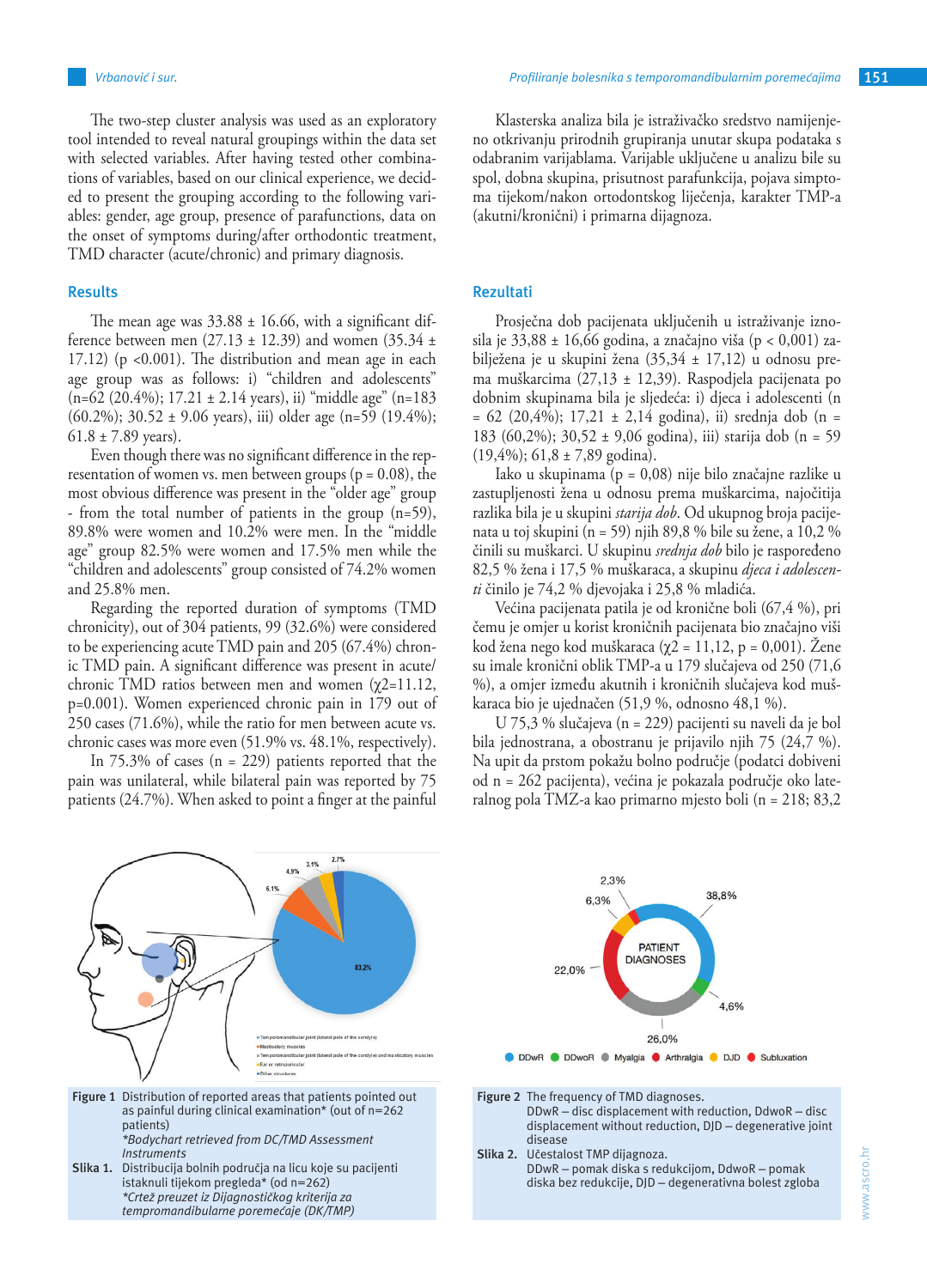area (data obtained from n=262 patients) the majority of patients pointed solely to the area around the lateral pole of the TMJ as the primary pain location (n=218, 83.2%). The distribution of reported pain areas is shown in Figure 1.

According to the data collected, the distribution of diagnoses was as follows: i) disc displacement with reduction  $(n=118)$ ; ii) disc displacement without reduction  $(n=14)$ ; iii) myalgia (n=79); iv) arthralgia (n=67); v) degenerative joint disease  $(n=19)$ , and vi) subluxation  $(n=7)$ . Figure 2 shows the frequency of TMD diagnoses. Following the new DC/TMD classification of TMD, the distribution of diagnoses into TMD-P and TMD-J groups was as follows: TMD-P 48% and TMD-J 52%. A significant difference between the number of patients with TMD-P or TMD-J concerning TMD chronicity was found  $(\chi2=4.29, p=0.038)$ . In both groups, there were more chronic than acute patients with significantly more chronic patients in the TMD-J group when compared to the TMD-P group (72.8% vs. 61.6%).

In 55 patients, a secondary diagnosis was identified. The most common secondary diagnosis was myalgia (41%) followed by arthralgia (28.2%), disc displacement with reduction (9%), degenerative joint disease (9%), subluxation (11%), and disc displacement without reduction (1.8%).

Data on parafunctional behavior were confirmed in 44 patients (14.5%). In the rest of the patients (85.5%), the data on the existence of parafunctional behavior could not be supported by sufficient information regarding grinding, clenching, or other parafunctional oral behavioral habits. Of the total 44 of patients who reported the existence of parafunctional behavior, 29.5% of them experienced activities during waking hours, 41% activities during sleep, and 29.5% both.

In medical history, orthodontic therapy had been recorded in 71 patients. Data on the onset of symptoms during/just after orthodontic treatment was found in the medical history of 44 patients, 14.5% out of all patients (n=304), and 61.97% out of patients with orthodontic treatment in their medical history (n=71). Out of those 44 patients, 77.3% had chronic and 22.7% had acute TMD. In the group "children and adolescents" a significantly higher number of patients  $(\chi2=10.54; p = 0.001)$  with the onset of symptoms during/ just after orthodontic treatment was found when compared to adult patients (pooled "middle age" and "older age") (27.4% vs. 11.2%).

The data regarding quantification of spontaneous pain, assessed with VAS, was present in 87 patients with a mean of  $6.14 \pm 1.79$  with no significant difference with respect to gender (p=0.32), however, VAS was observed to be lower in men  $(5.38 \pm 1.71)$  than in women  $(6.27 \pm 1.79)$ . When VAS was evaluated according to age groups, the highest values were observed in the "older age" group (7.43 (95% CI 6.65- 8.20)), followed by 6.19 (95% CI 5.55-6.83) in the "children and adolescence" group, and the lowest in the "middle age" group (5.77 (95% CI 5.24-6.30)). No significant difference in pain intensity between acute and chronic TMD patients was found (mean VAS for acute TMD: 5.84 ± 1.55, mean VAS for chronic TMD: 6.30 ± 1.91; p=0.1).

The data regarding the confirmation of familiar pain on muscle palpation were present in medical records of 104 %). Prikaz područja koja su pacijenti tijekom anamnestičkog protokola isticali kao bolna nalazi se na slici 1.

Prema prikupljenim podatcima raspodjela dijagnoza bila je sljedeća: i) pomak diska s redukcijom (n = 118); ii) pomak diska bez redukcije (n = 14); iii) mialgija (n = 79); iv) artralgija (n = 67); v) degenerativna bolest zglobova (n = 19); vi) subluksacija (n=7).

Učestalost dijagnoza TMP-a prikazana je na slici 2. S obzirom na novu klasifikaciju dijagnoza DK/TMP-a, bolni poremećaji (TMP-B) bili su prisutni u 48 % slučajeva, a poremećaji zgloba (TMP-Z) u 52 %. U objema skupinama bilo je više kroničnih nego akutnih oblika TMP-a sa značajno više kroničnih pacijenata u skupini TMP-Z u usporedbi sa skupinom TMP-B (72,8 % prema 61,6 %) (χ2 = 4,29, p = 0,038).

Za 55 pacijenata bilo je moguće postaviti sekundarnu dijagnozu. Najčešća je bila mialgija (41 %), a slijede artralgija (28,2 %), pomak diska s redukcijom (9 %), degenerativna bolest zgloba (9 %), subluksacija (11 %) i pomak diska bez redukcije (1,8 %).

Podatak o oralnim parafunkcijskim navikama evidentiran je kod 44 pacijenta (14,5 %), a u medicinskoj dokumentaciji ostalih (85,5 %) nije bilo informacija na temelju kojih bi se mogla potvrditi pojava stiskanja i/ili škripanja zubima ili drugih oralnih navika. Od ukupno 44 pacijenta koji su prijavili parafunkcijske navike, njih 29,5 % prijavilo je dnevne parafunkcijske aktivnosti, 41 % noćne, a 29,5 % i dnevne i noćne.

U medicinskoj dokumentaciji kod 71 pacijenta zabilježen je podatak o već završenoj ili trenutačnoj ortodontskoj terapiji. Podatak o simptomima tijekom/neposredno nakon ortodontske terapije zabilježen je kod 44 pacijenta, što je činilo 14,5 % od ukupno uključenih pacijenata (n = 304), odnosno 61,97 % pacijenata sa zabilježenim ortodontskim liječenjem u medicinskoj dokumentaciji (n = 71). Od navedena 44 pacijenta, 77,3 % imalo je kronični TMP, a 22,7 % akutni. U skupini *djeca i adolescenti* utvrđen je značajno veći broj pacijenata (χ2 = 10,54; p = 0,001) kod kojih je postojao podatak o pojavi simptoma tijekom/neposredno nakon ortodontske terapije u usporedbi s odraslim pacijentima (zajedno *srednja dob* i *starija dob*) (27,4 % prema 11,2 %).

Podatak o intenzitetu spontane boli, koju su pacijenti procjenjivali s pomoću VAS ljestvice, bio je zabilježen za 87 pacijenata, pri čemu je bol iznosila prosječno 6,14 ± 1,79, bez značajne razlike s obzirom na spol ( $p = 0,32$ ). No niži intenzitet boli uočen je kod muškaraca (5,38 ± 1,71) u usporedbi sa ženama (6,27 ± 1,79). Ako se promatra usporedba prema dobnim skupinama, najviše VAS vrijednosti zabilježene su u skupini *starija dob* [7,43 (95 % CI 6,65 – 8,20)], nakon čega slijedi skupina *djeca i adolescenti* s prosječnim iznosom VAS-a od 6,19 (95 % CI 5,55 – 6.83), a najniže zabilježene su u skupini *srednja dob* [5,77 (95 % CI 5,24 – 6,30]. Nisu pronađene značajne razlike u intenzitetu spontane boli između akutnih i kroničnih pacijenata s TMP-om (srednji VAS za akutni TMP: 5,84 ± 1,55, srednji VAS za kronični TMP:  $6,30 \pm 1,91$ ; p = 0,1).

Za 104 pacijenta (34,2 %) bilo je zabilježeno da je palpacija žvačnih mišića izazivala pojavu poznate boli, a za 140 (41,6 %) evidentiran je podatak da je palpacija TMZ-a pota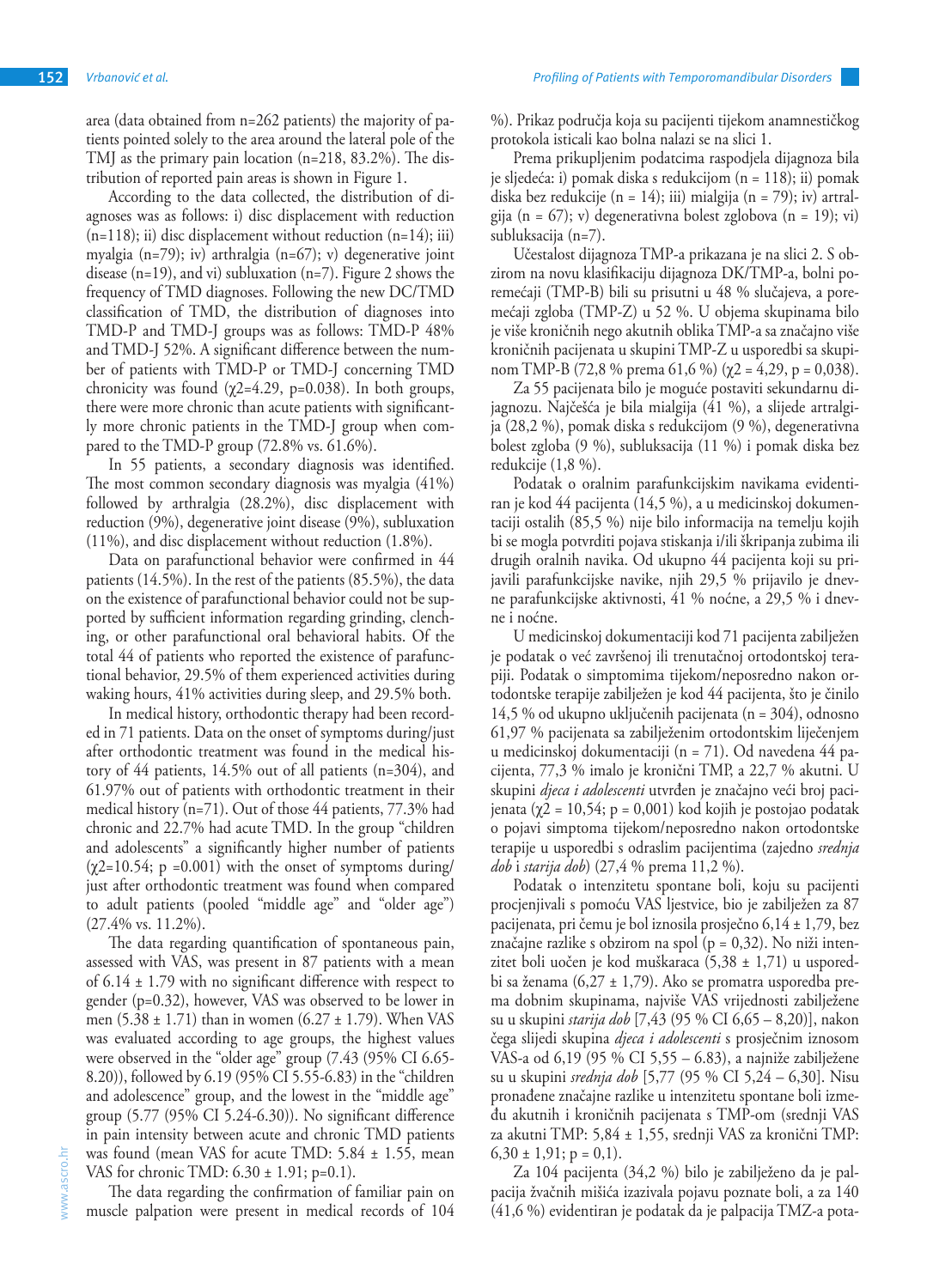patients (34.2%), while in medical records of 140 patients (41.6%) the data regarding the confirmation of familiar pain during TMJ palpation existed. Data regarding the presence of uncorrected deviation (deflection) during the opening were recorded in 76 patients (25%). In 179 patients (58.9%), a limited mouth opening was noted during the clinical examination, while the report of pain during opening was present in 166 patients (54.6%). Limited mouth opening was present in all participants with disc displacement without reduction (100%), 76.1% participants with arthralgia, 44.9% participants with disc displacement with reduction, 58.2% participants with myalgia, and 57.9% participants with degenerative joint disease. The frequency of limited mouth

51.9% (χ2=6.63, p=0.01). The mean MCO was  $35.14 \pm 10$  mm (data obtained from 296 patients), while the mean MMO was  $39.51 \pm 8.63$  mm (data obtained from 166 patients).

opening in the TMD-P and TMD-J groups was 66.4% vs.

As a therapeutic modality, physical therapy was prescribed in 171 cases (56.3%), occlusal splint in 123 cases (40.5%), and pharmacotherapy in 59 cases (19.4%) (Note: one patient might have more than one therapeutic modality). Pharmacotherapy and occlusal splints were predominantly prescribed for patients with TMD-P when compared to TMD-J (pharmacotherapy: 61% vs. 39%, χ2=5.09, p=0.02; occlusal splint: 56.1% vs. 43.9%,  $\chi$ 2=5.39, p=0.02).

The data on MRI imaging were recorded in 7 patients, out of which the anterior disc displacement without reduction was confirmed in 4 patients, in 2 patients the diagnosis was subluxation, while in 1 patient joint hypomobility was present.

#### Grouping of the patients

Two-step cluster analysis with selected variables revealed 5 clusters (Table 1).

Data presented in Table 1 revealed the natural groupings of participants. Cluster No. 1 is characterized by a high prevalence of children/adolescents, chronic TMD, mainly DDwR and a high prevalence of the onset of symptoms during/just after orthodontic treatment. Cluster No. 2 consisted mainly of chronic middle-aged patients with no parafunctional behavior, no orthodontic treatment in patient's history and DDwR as the most common primary diagnosis. Cluster No. 3 mainly included middle-aged and older patients with the presence of parafunctional behavior, with almost equal representation of acute and chronic cases, as well as the equal representation of two diagnoses, DDwR and myalgia. Cluster No. 4 was mainly composed of older women with chronic TMD and the highest prevalence of DJD. Middle-aged patients with a high prevalence of acute TMD and myalgia mostly comprised cluster No. 5.

# **Discussion**

Signs and symptoms of TMD are present in all age groups. However, the peak incidence is considered to be between the ages of 20 and 40, which is in line with the data obtained in this study (23). Although it is traditionally believed that TMD in women most commonly occurs in their knula poznatu bol. Podatak o defleksiji pri otvaranju usta bio je zabilježen kod 76 pacijenata (25 %), kod njih 179 (58,9 %) tijekom pregleda zabilježeno je ograničeno otvaranje usta, a podatak o boli pri otvaranju bio je zabilježen kod 166 pacijenata (54,6 %). Ograničeno otvaranje usta uočeno je kod svih pacijenata s pomakom diska bez redukcije (100 %), 76,1 % pacijenata s artralgijom, 44,9 % pacijenata s pomakom diska s redukcijom, 58,2 % pacijenata s mialgijom i 57,9 % pacijenata s degenerativnom bolešću zgloba. Učestalost ograničenog otvaranja usta u skupini TMP-B i skupini TMP-Z iznosila je 66,4 % prema 51,9 % (χ2 = 6,63, p = 0,01).

Prosječno otvaranje usta bez boli (BO) iznosilo je 35,14 ± 10 mm (podatak zabilježen za 296 pacijenata), a prosječno maksimalno neasistirano otvaranje usta (MNO) iznosilo je 39,51 ± 8,63 mm (podatak zabilježen za 166 pacijenata).

Fizikalna terapija propisana je u 171 slučaju (56,3 %), okluzijska udlaga u 123 slučaja (40,5 %), a farmakoterapija u 59 slučajeva (19,4 %) (napomena: jedan pacijent mogao je dobiti više vrsta terapije). Farmakoterapija i okluzijska udlaga češće su propisivane pacijentima u skupini TMP-B u usporedbi sa skupinom TMP-Z (farmakoterapija: 61 % prema  $39\%$ ,  $\chi$ 2 = 5,09, p = 0,02; okluzijska udlaga: 56,1 % prema 43,9 %,  $\gamma$ 2 = 5,39 p = 0,02).

Sedam pacijenata poslano je na magnetsku rezonanciju, pri čemu je za 4 potvrđen prednji pomak diska bez redukcije, za 2 je zabilježena subluksacija, a kod jednoga je nalaz potvrdio hipomobilnost zgloba.

# Grupiranje pacijenata

S pomoću dvostupanjske klasterske analize s odabranim varijablama dobiveno je 5 klastera (tablica 1).

Podatci u tablici 1 pokazuju prirodno grupiranje sudionika. Obilježja klastera br. 1 visoka su prevalencija djece/ adolescenata, kronični TMP, uglavnom PDsR i visoka zastupljenost simptoma tijekom/nakon ortodontskog liječenja. Klaster br. 2 sastojao se uglavnom od pacijenata srednje dobi s kroničnim oblikom TMP-a, bez parafunkcijskih oralnih navika u anamnezi i PDsR-om kao najčešćom primarnom dijagnozom. Klaster br. 3 uglavnom je obuhvaćao pacijente srednje i starije dobi s prisutnošću parafunkcijskih navika i gotovo jednakom zastupljenošću akutnih i kroničnih slučajeva, te jednakom zastupljenošću dviju dijagnoza – PDsRom i mialgijom. Klaster br. 4 uglavnom su činile starije žene s kroničnim TMP-om i najvećom prevalencijom DBZ-a. Klaster br. 5 činili su uglavnom pacijenti iz skupine *srednja dob,*  s akutnim TMP-om i mialgijom kao najčešćom dijagnozom.

# **Rasprava**

Znakovi i simptomi TMP-a pojavljuju se u svim dobnim skupinama. No smatra se da je najveća incidencija između 20. i 40. godine, što je u skladu s podatcima dobivenima u ovom istraživanju (23). Iako se tradicionalno smatra da se TMP kod žena najčešće pojavljuje u reproduktivnim godi-

www.ascro.hr

www.ascro.hr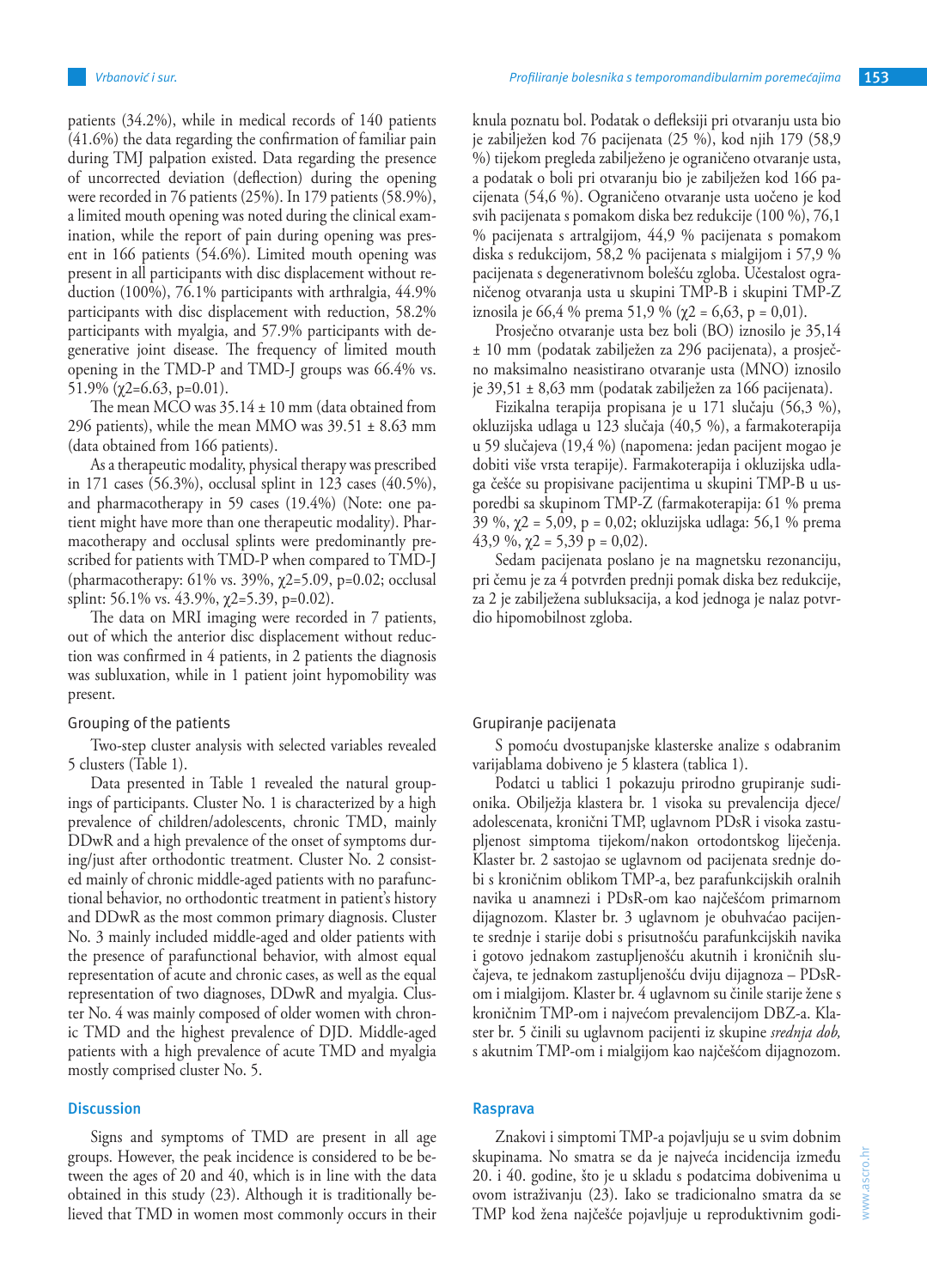| Variables • Varijable                                                                                               | Categories • Kategorije (%)                       | Clusters • Klasteri |                    |                    |                |                    |
|---------------------------------------------------------------------------------------------------------------------|---------------------------------------------------|---------------------|--------------------|--------------------|----------------|--------------------|
|                                                                                                                     |                                                   | $(n=67)$            | $\frac{2}{(n=91)}$ | $\frac{3}{(n=42)}$ | $(n=45)$       | $\frac{5}{(n=59)}$ |
| Gender • Spol                                                                                                       | Men • Muškarci                                    | 22.4                | 11                 | 23.8               | 2.2            | 30.5               |
|                                                                                                                     | Women • Žene                                      | 77.6                | 89                 | 76.2               | 97.8           | 69.5               |
| Age group . Dobna skupina                                                                                           | Children and adolescents • Djeca<br>i adolescenti | 59.7                | $\mathbf{0}$       | 8                  | $\theta$       | 26.8               |
|                                                                                                                     | Middle age · Srednja životna dob                  | 38.3                | 98                 | 59.5               | $\Omega$       | 71.2               |
|                                                                                                                     | Older age · Starija životna dob                   | 2                   | $\overline{2}$     | 32.5               | 100            | $\overline{2}$     |
| Parafunctional behavior • Parafunkcijske navike                                                                     | Yes • Da                                          | 3                   | $\Omega$           | 100                | $\Omega$       | $\mathbf{0}$       |
|                                                                                                                     | $No \cdot Ne$                                     | 97                  | 100                | $\theta$           | 100            | 100                |
| Occurrence of symptoms during/after<br>orthodontic therapy · Pojava simptoma tijekom/<br>nakon ortodontske terapije | Yes • Da                                          | 65.7                | $\Omega$           | $\theta$           | $\Omega$       | $\Omega$           |
|                                                                                                                     | $No \cdot Ne$                                     | 34.3                | 100                | 100                | 100            | 100                |
| TMD duration • Trajanje TMP-a                                                                                       | Acute • Akutno                                    | 14.9                | $\theta$           | 40.5               | 28.9           | 100                |
|                                                                                                                     | Chronic · Kronično                                | 85.1                | 100                | 59.5               | 71.1           | $\Omega$           |
| Primary diagnosis · Primarna dijagnoza                                                                              | $DDwR \cdot PDsR$                                 | 49.3                | 47.3               | 38.1               | 13.4           | 32.2               |
|                                                                                                                     | $DDwoR \cdot PDBR$                                | 4.4                 | 5.5                | $\mathbf{0}$       | 2.2            | 5.1                |
|                                                                                                                     | Myalgia • Mialgija                                | 25.4                | 19.8               | 38.1               | 24.4           | 33.9               |
|                                                                                                                     | Arthralgia · Artralgija                           | 16.4                | 22                 | 19                 | 26.7           | 27.1               |
|                                                                                                                     | $DID \cdot DBZ$                                   | 1.5                 | 2.1                | $\theta$           | 33.3           | 1.7                |
|                                                                                                                     | Subluxation · Subluksacija                        | 3                   | 3.3                | 4.8                | $\overline{0}$ | $\mathbf{0}$       |

**Table 1** Percentages for each category within variables in each cluster **Tablica 1.** Postotni udjeli kategorija unutar varijabli u svakom od klastera

n - number of participants in each cluster; DDwR - Disc displacement with reduction; DDwoR - Disc displacement without reduction/ n-broj ispitanika u pojedinom klasteru; PDsR - pomak diska s redukcijom; PDbR - pomak diska bez redukcije; DBZ - degenerativna bolest zgloba

reproductive years (20–40), recent studies have shown that the incidence of TMD in women is more common between the ages of 45 and 65 which could explain our results with men being significantly younger than women (24,25). Such data can be supported by the fact that more women reported TMD than men in the "older age" group (26).

The significant difference in the incidence and progression of TMD with respect to gender probably stems from the interaction of various behavioral, hormonal, anatomical, and psychosocial factors (27). The prevalence of TMD in our clinical setting of 4.6:1, in favor of women, is consistent with current epidemiological information on the presence of TMD recorded in clinical studies (28). Such a disparity is often explained, not only as a physiological difference between the sexes but also as a consequence of women's greater concern for their own health and their more frequent demand for health care (29). There were significantly more women with chronic TMD than acute, compared to men where the ratio between acute and chronic forms was approximately 1:1, which is in line with a study by Carlsson et al. where the signs and symptoms of TMD were more intense and prolonged in women (30).

The two most common diagnoses were disc displacement with reduction and myalgia, a result that is commonly obtained in other studies (31, 32). In patients with disc displacement with reduction, the presence of "clicking" during function can create discomfort and occasional worry. Such patients, in a large number of cases, have no other symptoms, and their condition is generally not an indication for therapy. Their concerns are most often relieved through conversation and education about the condition affecting the tem-

nama (20 – 40), nedavna istraživanja pokazala su da je učestalost TMP-a kod žena ipak češća u dobi između 45 i 65 godina, što bi moglo objasniti rezultate ovog istraživanja u kojemu su muškarci bili znatno mlađi od žena (24, 25). Takvi podatci mogu se potkrijepiti činjenicom da u skupini *starija dob* žene prijavljuju TMP češće nego muškarci (26). Značajna razlika u učestalosti i napredovanju TMP-a s obzirom na spol vjerojatno proizlazi iz složenoga međudjelovanja različitih bihevioralnih, hormonskih, anatomskih i psihosocijalnih čimbenika (27). Prevalencija TMP-a u našem istraživanju iznosi 4,6 : 1, u korist žena i u skladu je s trenutačnim epidemiološkim podatcima zabilježenima u kliničkim studijama (28). Takva se nejednakost često objašnjava ne samo kao fiziološka razlika među spolovima, nego i kao posljedica veće brige žena za vlastito zdravlje i njihove češće potražnje za zdravstvenom skrbi (29). U skupini žena bilo je znatno više ispitanica s kroničnim oblikom TMP-a nego s akutnim, u usporedbi s muškarcima kod kojih je omjer akutnih i kroničnih oblika bio približno 1 : 1. To je u skladu s istraživanjem Carlssona i suradnika koji navode da su znakovi i simptomi TMP-a kod žena intenzivniji i dugotrajniji (30).

Dvije najčešće dijagnoze su pomak diska s redukcijom i mialgija, a sličan rezultat nalazimo i u drugim studijama (31, 32). Kod pacijenata s pomakom diska s redukcijom, pojava škljocanja tijekom funkcije može stvoriti nelagodu i povremenu zabrinutost. Takvi pacijenti najčešće nemaju drugih simptoma, a njihovo stanje uglavnom nije indikacija za provođenje terapije. Zabrinutost zbog škljocanja najčešće se rješava razgovorom i edukacijom o stanju koje utječe na TMZ. Dijagnoze, koje slijede prema učestalosti, uglavnom su bolne, što ne iznenađuje s obzirom na to da bol ometa normalno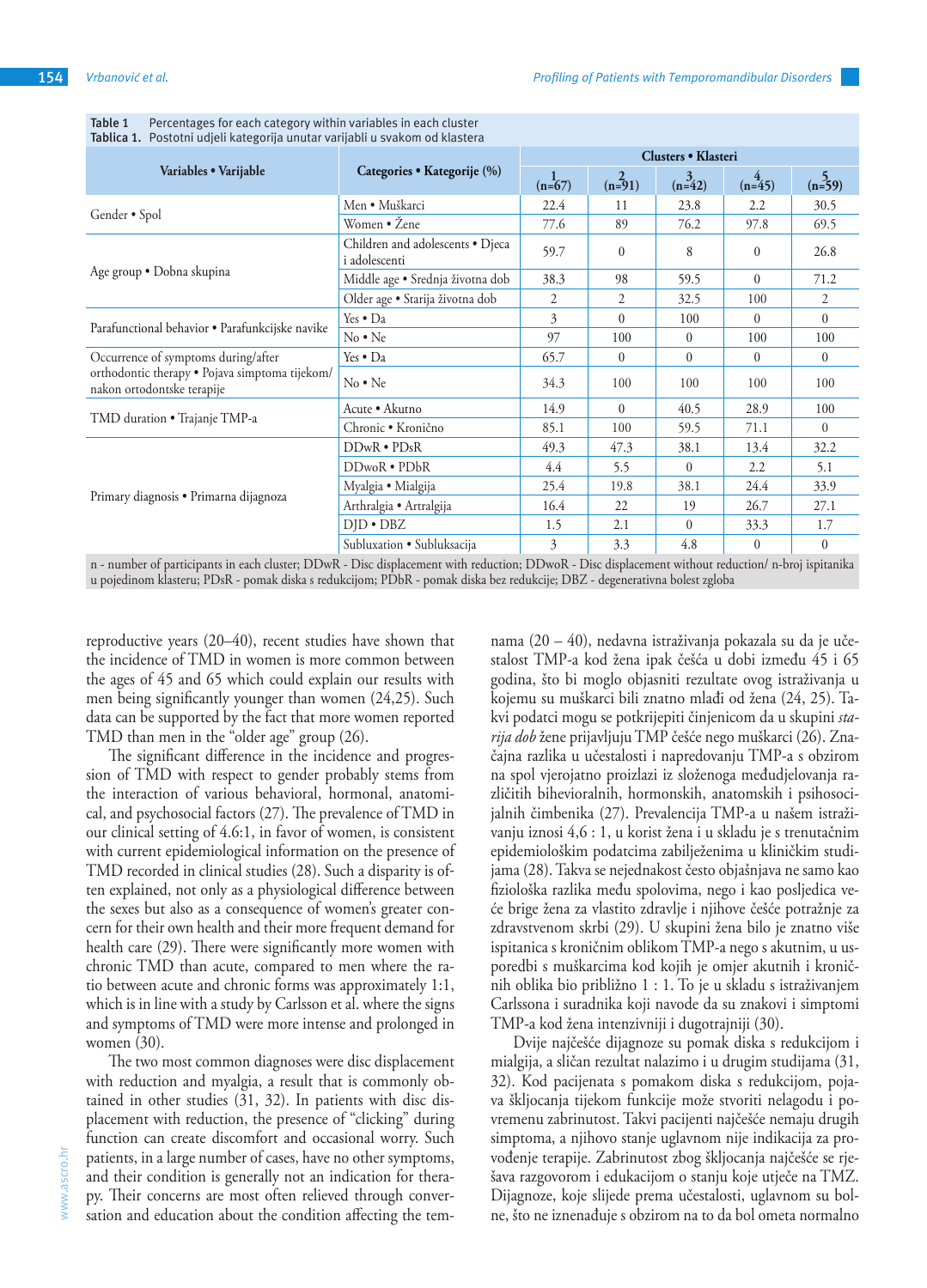poromandibular joint. Diagnoses, which follow in frequency, were mostly painful diagnoses. This result was not surprising since pain impedes the normal functioning of patients. A great number of patients consider pain the most limiting symptom and alarm for seeking professional help (26).

The association between orthodontic therapy and the occurrence of signs and symptoms of TMD during or after therapy is still the subject of debate in dental community (33). Nevertheless, the results of studies have confirmed for years that orthodontics is not the primary cause of TMD (34). At our clinic, we noticed a frequent occurrence of TMD symptoms during orthodontic therapy, especially during the use of an intermaxillary rubber train or bimaxillary removable appliances. As occlusion and oral parafunctional habits are considered a risk factor in hypervigilant patients, it is possible that changing the position of the lower jaw over time may cause painful problems in sensitive (hypervigilant) patients. Nowadays, orthodontic therapy is equally present in children and adults, and consequently, the average age of patients with orthodontic therapy has changed. Middle age is a higher risk factor for TMD, which may consequently affect the frequent overlap of TMD symptoms and the implementation of active orthodontic therapy. This may lead the clinician to think that a cause-and-effect relationship between TMD and orthodontic therapy exists when in fact there is a chance that there is no connection between the two (33, 35).

Although the literature states that the prevalence of pain in the temporomandibular area with respect to age is highest around middle age, the results of this study have revealed that higher values of VAS were observed in the older group of patients (35). Our results can be explained by the fact that older patients are likely to have more free time to think about pain compared to younger ones. On the other hand, the prevalence of orofacial pain peaks around age 65, which coincides with the age of the subjects in this study, and it is precisely this kind of pain that can be presented as a painful diagnosis of TMD (36).

Despite the lack of consensus on the efficacy and, in general, the necessity of using an occlusal splint, the treatment of TMD often begins with the development of a stabilization splint (37). However, experts in the field of diagnostics and treatment of TMD recommend physical therapy, i.e. a manual musculoskeletal approach as the first choice in treatment, which was the guiding thought of our experts (38). Physical therapy has been shown to be successful in treating both muscular and joint disorders, primarily in increasing mouth opening (39). In addition to simplicity and cost, its advantage is the improvement of signs and symptoms of TMD after only a short period of time, which allows a quick assessment of the need for further therapy (40). Additional advantages of physical therapy are that it is not limited in time and, if performed correctly, there are no harmful effects. Therefore, the patient can start and stop physical therapy whenever he/she feels the need for it. Although there is no uniform evidence and accurate knowledge of the mechanisms of action, a large number of studies indicate the existence of a significant difference between the occlusal splint and other placebo forms, with occlusal splint performing sigfunkcioniranje pacijenata. Za pacijente bol je najveći ograničavajući simptom te povod za traženje stručne pomoći (26).

Povezanost između ortodontske terapije i pojave znakova i simptoma TMP-a tijekom terapije ili nakon nje i dalje je predmet mnogih rasprava (33). Ipak, rezultati studija već godinama potvrđuju da ortodoncija nije primarni uzrok TMPa (34). U našoj klinici zapazili smo učestalu pojavu simptoma TMP-a tijekom ortodontske terapije, posebno pri uporabi intermaksilarnoga gumenog vlaka ili bimaksilarnih mobilnih uređaja. Budući da se okluzija i oralne parafunkcijske navike smatraju rizičnim čimbenicima kod hipervigilantnih pacijenata, možda promjena položaja donje čeljusti tijekom vremena izazove bolne probleme kod onih osjetljivih. S druge strane, danas je ortodontska terapija podjednako prisutna i kod djece i kod odraslih, pa se posljedično promijenila i prosječna dob pacijenata na ortodontskoj terapiji. Srednja dob je rizični čimbenik za TMP, a upravo taj podatak može objasniti učestalo preklapanje simptoma TMP-a i aktivne ortodontske terapije. To može navesti kliničara da pomisli kako postoji uzročno-posljedična veza između TMP-a i ortodontske terapije kada zapravo postoji mogućnost da između njih nema povezanosti (33, 35).

Iako se u literaturi navodi da je prevalencija boli povezane s TMP-om najveća u srednjoj dobi, u ovoj su studiji više vrijednosti VAS-a zabilježene u skupini pacijenata starije dobi (35). Takav rezultat možda možemo objasniti činjenicom kako je vjerojatnije da će stariji pacijenti imati više slobodnog vremena za razmišljanje o boli. S druge strane, prevalencija drugih oblika orofacijalne boli doseže vrhunac oko 65. godine, što se podudara s dobi pacijenata s najvišim VAS-om u ovom istraživanju, a upravo se takva bol katkad može zamijeniti s TMP-om (36).

Unatoč nedostatku konsenzusa o učinkovitosti i, općenito, o potrebi korištenja okluzijske udlage, liječenje TMP-a često počinje izradom stabilizacijske udlage (37). Stručnjaci u području dijagnostike i liječenja TMP-a preporučuju fizikalnu terapiju kao prvi izbor u liječenju, što je misao vodilja i naših stručnjaka (38). Pokazalo se da je fizikalna terapija uspješna u liječenju poremećaja mišića i zglobova, u prvom redu u povećanju opsega otvaranja usta (39). Uz jednostavnost provođenja i nisku cijenu, prednost fizikalne terapije jest i to što, ako je izbor pravilan, poboljšanje znakova i simptoma TMP-a pojavljuje se vrlo brzo, što omogućuje brzu procjenu potrebe za drukčijim protokolom liječenja (40). Dodatna prednost fizikalne terapije jest to što se može primijeniti bez vremenskog ograničenja i ako se pravilno izvodi, nema štetnih posljedica. Pacijent može sam početi i prestati s terapijom kad god za to osjeća potrebu. Iako ne postoje jedinstveni dokazi o mehanizmima djelovanja, u mnogim studijama autori upozoravaju na značajnu razliku između učinkovitosti stabilizacijske udlage i ostalih placebo oblika udlaga. Stabilizacijska udlaga učinkovitija je u smanjenju boli i ograničenja u usporedbi s udlagama koje ne obuhvaćaju žvačne plohe zuba i tankim folijama (41). U kliničkoj praksi, kao što sugerira najnovija literatura, okluzijska udlaga treba se koristiti u kombinaciji s fizikalnom i bihevioralnom terapijom, jer njezin samostalni doprinos ublažavanju boli još nije u cijelosti razjašnjen (40). Naši rezultati po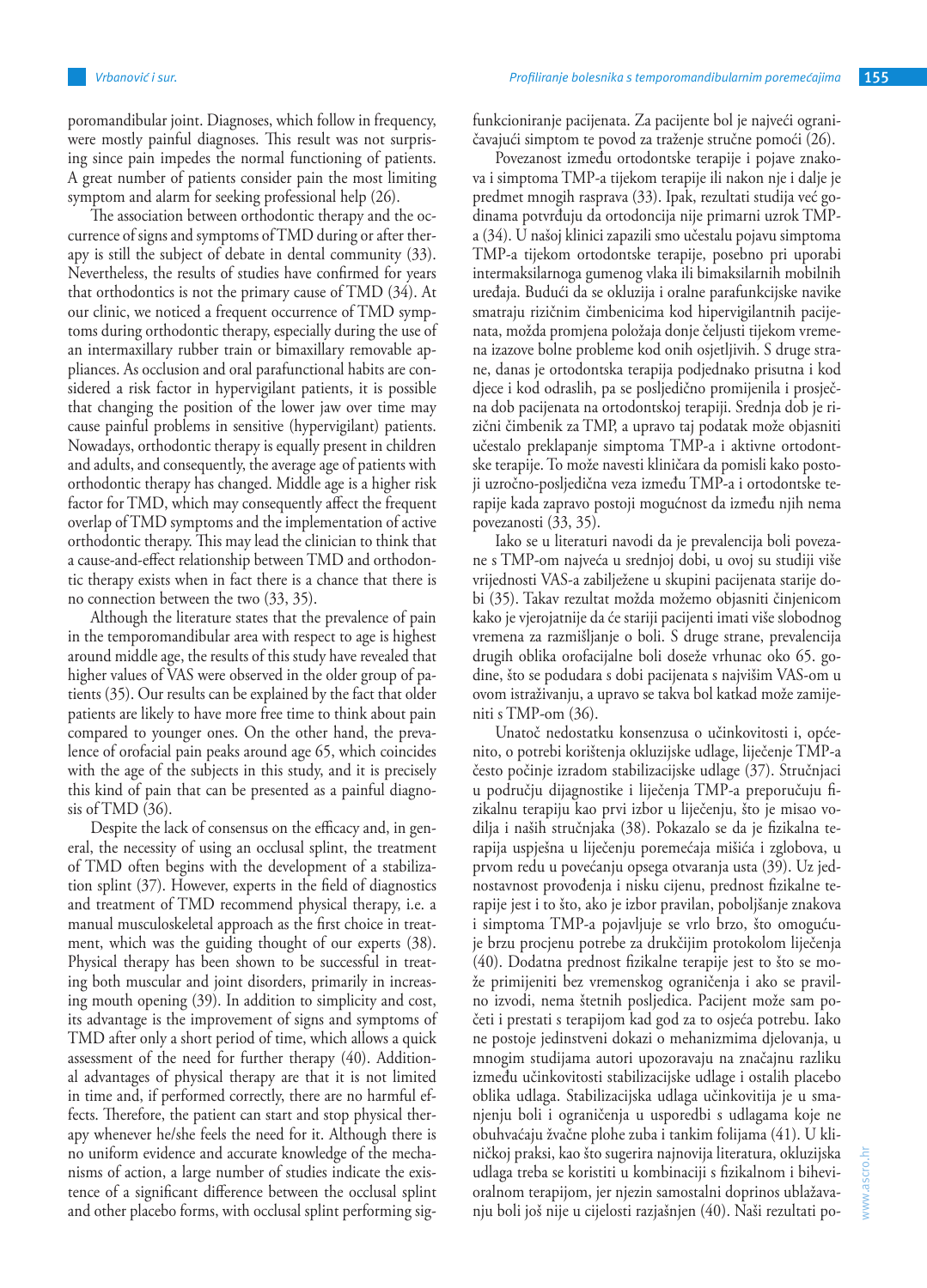nificantly better in terms of reducing pain and limitations when compared to non-occluding devices and thin foils (41). In clinical practice, as the newest literature suggests, splints should be used in combination with physical and behavioral therapy since its precise contribution to pain-relief has not been fully understood (40). Our results showed that splints are prescribed more to patients with chronic forms of TMD.

The efficacy of pharmacotherapy in the treatment of chronic pain in TMD has not been supported by solid scientific evidence (42). Given that drugs used in TMD pharmacotherapy such as non-steroid anti-inflammatory drugs (NSAIDs) and benzodiazepines have adverse side effects, the risk-benefit ratio in each individual situation should be assessed carefully (43). Although NSAIDs and benzodiazepines are recommended for short-term pain control in patients with TMD, long-term pharmacotherapy should be considered in those patients who have a poorer response to therapy (44). It is important to emphasize that we used additional diagnostic methods, such as magnetic resonance imaging, in a small number of cases that did not respond to therapy, in accordance with modern guidelines for the diagnosis and treatment of TMD (45). Namely, it is important to make additional imaging if the findings might affect the current or future therapeutic direction.

By performing cluster analysis, we were able to show the natural grouping of patients and create a pattern in which it is possible to easily classify new patients and align different therapeutic options with the group profile. For example, in patients constituting cluster number 5 (mostly acute and pain patients), it would be best to assess, among other things, the level of stress, given that stress is often associated with exacerbation of painful conditions and begin taking a behavioral approach (46). With such acute forms, it would be best to limit the function to a comfortable opening and avoid anything that exacerbates the discomfort. In patients with severe, limiting pain, we would also implement pharmacotherapy over a shorter period of time. When the pain begins to subside, the patient should slowly start doing exercises. In such patients, it is important to start therapy as soon as possible in order to prevent progression to a chronic condition, especially if those patients exhibit anxiety and/or depressive traits in addition to high self-perceived pain (46, 47).

This study has certain limitations. One of them is lack of certain data (for example, data on pain intensity according to VAS was recorded in a smaller number of patients), but such a lack is not significant if we consider the number of processed medical records and a generally large number of subjects and uniform approach to diagnosis and treatment of clinicians whose patients have been taken for analysis. In addition, there might be a bias in selecting variables for cluster analysis. However, we used a two-stage cluster analysis in which finishing optimizes homogeneity within the cluster and heterogeneity between clusters and is thus less susceptible to external factors (48). Also, the patient profile is related only to the specified institution and it is advisable to interpret the data with caution.

kazuju da se okluzijska udlaga češće propisuje pacijentima s kroničnim oblicima TMP-a.

Učinkovitost farmakoterapije u liječenju kronične boli u slučaju TMP-a nije potkrijepljena čvrstim znanstvenim dokazima (42). S obzirom na to da lijekovi koji se koriste za ublažavanje TMP-a, poput nesteroidnih protuupalnih lijekova (NSAR) i benzodiazepina, imaju nuspojave, za svakog pacijenta uvijek treba procijeniti rizik i korist (43). Iako se NSAR i benzodiazepini preporučuju za kratkotrajnu kontrolu boli kod pacijenata s TMP-om, dugotrajna upotreba lijekova može doći u obzir za one koji slabije odgovaraju na terapiju (44). Važno je istaknuti da, u skladu sa suvremenim smjernicama za dijagnozu i liječenje TMP-a, u malom broju slučajeva ako pacijenti ne reagiraju na terapiju, koristimo se dodatnim dijagnostičkim metodama, poput magnetske rezonancije (45). Naime, dodatne snimke indicirane su samo u slučaju kada bi dijagnoza koja se otkrije na snimci promijenila ili utjecala na daljnji protokol liječenja.

Primjenom klasterske analize uspjeli smo prezentirati prirodno grupiranje pacijenata i stvoriti uzorak s pomoću kojega je moguće jednostavno klasificirati nove pacijente i uskladiti terapijske mogućnosti s profilima homogenih skupina. Na primjer, kod pacijenata koji čine klaster broj 5 (uglavnom akutni i pacijenti s bolovima), preporuka je procijeniti razinu stresa s obzirom na to da je stres često povezan s pogoršanjem bolnih stanja te početi s bihevioralnim pristupom (46). U slučaju takvih akutnih oblika najbolje bi bilo ograničiti funkciju na ugodno otvaranje i izbjeći sve što povećava nelagodu. Ako pacijent osjeća jaku, ograničavajuću bol, preporuka je tijekom kraćeg razdoblja uzimati lijekove za ublažavanje boli, a nakon toga primijeniti vježbe. Kod takvih slučajeva važno je početi s terapijom što je prije moguće da bi se spriječilo napredovanje u kronično stanje, posebno ako pacijent, uz visoku razinu boli, pokazuje visoku razinu anksioznosti i/ili depresije (46, 47).

Ovo istraživanje ima određena ograničenja. Jedno od njih je nedostatak određenih podataka (na primjer, podatak o jakosti boli prema VAS-u zabilježen je kod manjeg broja pacijenata), no takav nedostatak nije toliko značajan kada se uzme u obzir broj obrađenih medicinskih kartona i općenito velik broj ispitanika te usklađen pristup kliničara u dijagnozi i liječenju. Uz to, moguća je pristranost u odabiru varijabli za klastersku analizu, no koristili smo se dvostupanjskom klasterskom analizom čija završna obrada optimizira između homogenosti unutar klastera i heterogenosti između klastera te je manje osjetljiva na vanjske čimbenike (48). Također, s obzirom na to da su bili uključeni samo pacijenti koji su se liječili u navedenoj instituciji, preporučuje se podatke tumačiti s oprezom.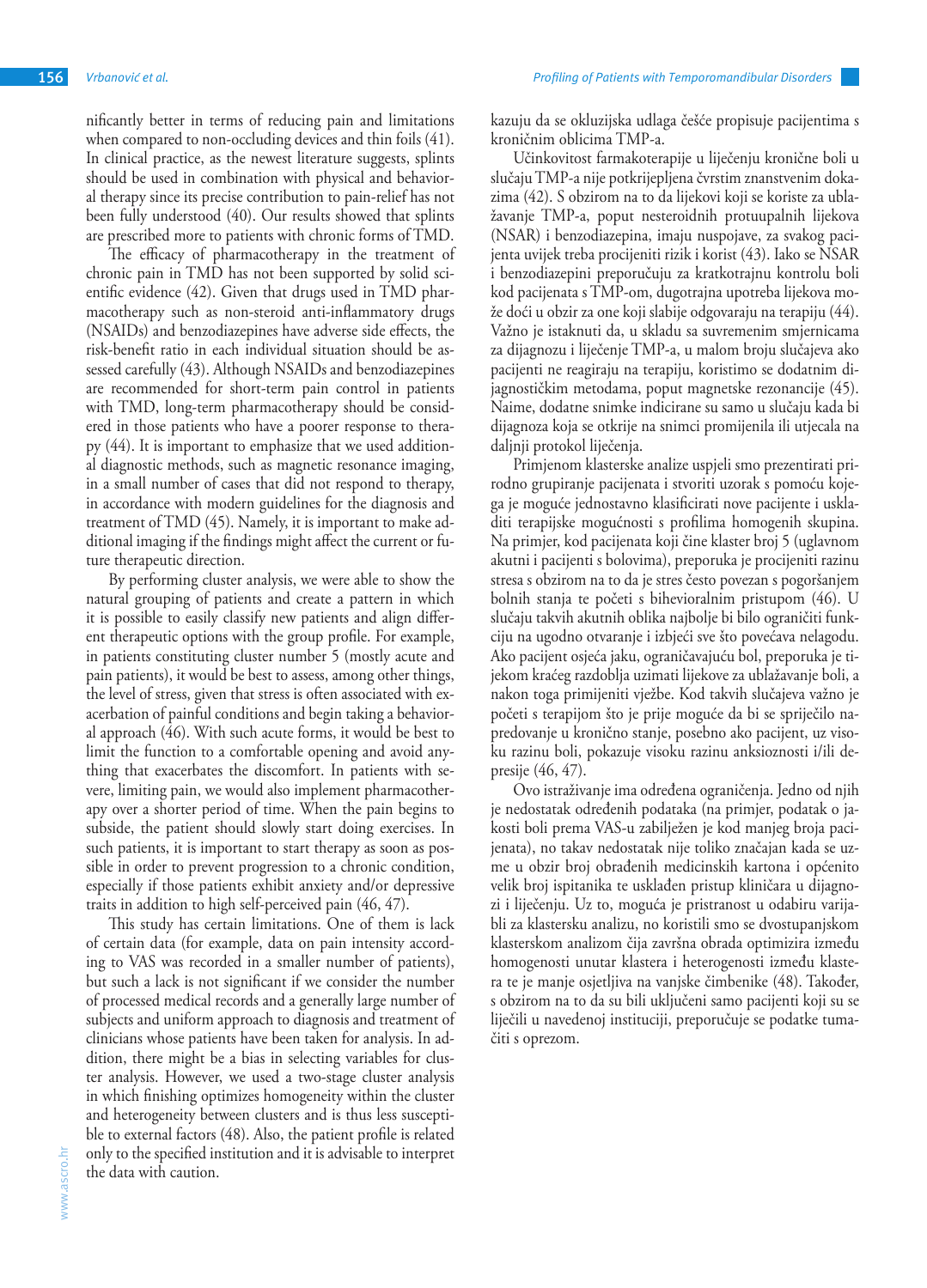#### **Conclusions**

Our results are largely in accordance with current epidemiological knowledge on TMD. Women predominated in all age groups and most of the patients experienced chronic pain. Classification of patients into homogeneous groups using the clustering method could provide better identification of subgroups of conditions that mainly occur together in these patients, thus providing a clue for a better prognosis of TMD patients.

#### **Acknowledgements**

This study has been fully supported by the Croatian Science Foundation Project "Genetic polymorphisms and their association with temporomandibular disorders" (No.IP-2019-04-6211) and "Young Researchers' Career Development Project – Training of Doctoral Students".

#### **Conflict of interest**

None declared.

**Author's contribution: E. V.** - contributed to study design, data analysis, interpretation and visualization, manuscript writing and editing; **K. D.** - contributed to the data collection and visualization, manuscript writing and editing; **M. Z.** - contributed to the manuscript writing, editing and revision; **I. Z. A.** - contributed to the conceptualization of the study and study design, data analysis and interpretation, manuscript writing, editing and critically revising of the manuscript before submission.

#### **Zaključci**

Rezultati ove studije u skladu su s postojećim spoznajama o epidemiologiji TMP-a. U svim dobnim skupinama prevladavale su žene, a većina pacijenata isticala je kroničnu bol. Razvrstavanje pacijenata u homogene skupine primjenom metode grupiranja moglo bi pomoći boljem prepoznavanju podskupina stanja koja se kod pacijenata s TMP-om uglavnom pojavljuju zajedno, te na taj način pružiti osnovu za precizniji pristup u njihovu zbrinjavanju.

### **Potpora**

Ovaj rad podupire projekt Hrvatske zaklade za znanost *Povezanost genskih polimorfizama s temporomandibularnim poremećajima* (IP-2019-04-6211) i *Projekt razvoja karijere mladih istraživača* – *izobrazba novih doktora znanosti* (DOK-2020-01).

# **Sukob interesa**

Nije bilo sukoba interesa.

**Doprinos autora: E. V.** - je doprinijela dizajnu studije, analizi podataka te njihovoj interpretaciji i vizualizaciji, pisanju i uređivanju teksta; **K.D.** - je doprinijela prikupljanju podataka te njihovoj vizualizaciji, pisanju i uređivanju teksta; **M. Z.** - je doprinio pisanju, uređivanju i reviziji teksta; **I. Z. A.** - je doprinijela konceptualizaciji i dizajnu studije, analizi i interpretaciji podataka, pisanju i kritičkom pregledu teksta prije predaje.

#### **Sažetak**

**Svrha rada:** Cilj ovog istraživanja bio je procijeniti tipične i najčešće karakteristike pacijenata koji boluju od temporomandibularnih poremećaja (TMP) analizom njihove medicinske dokumentacije. **Materijali i metode:** Iz medicinske dokumentacije 304 pacijenta s TMP-om (250 žena i 54 muškarca) koji su bili upućeni u Kliniku za stomatologiju Kliničkoga bolničkog centra Zagreb od listopada 2016. do listopada 2020. godine zbog temporomandibularne boli, prikupljeni su demografski podatci te podatci o obilježjima TMP-a. Za potrebe analize formirane su tri dobne skupine: djeca i adolescenti (do 19 godina), srednja dob (od 20 do 50 godina), starija dob (> 50 godina). Klasterska analiza provedena je da bi se bolesnici s TMP-om svrstali u homogene skupine. **Rezultati:** Prosječna dob pacijenata čiji su podatci uključeni u istraživanje iznosila je 33,8 ± 16,66 godina, a značajno viša zabilježena je u skupini žena (p < 0,001). Većina pacijenata patila je od kronične boli (67,4 %), pri čemu je omjer u korist kroničnih pacijenata bio znatno veći kod žena nego kod muškaraca (p = 0,001). Podatak o parafunkcijskim navikama mogao se potvrditi kod 14,5 % pacijenata. Podatci o pojavi simptoma tijekom/neposredno nakon ortodontskog liječenja bili su zabilježeni za 14,5 % pacijenata. Podatak o intenzitetu spontane boli, mjerene vizualno analognom ljestvicom, bio je zabilježen za 87 pacijenata, pri čemu je prosječna bol iznosila 6,14 ± 1,79, a najviše su vrijednosti zabilježene u skupini starije dobi. Fizikalna terapija bila je najčešće primjenjivana (56,3 %), a slijedila je okluzijska udlaga (40,5 %). Klasterska analiza otkrila je pet različitih homogenih skupina koje se grupiraju prema promatranim varijablama. **Zaključci:** Rezultati ove studije u skladu su s dosadašnjim spoznajama o epidemiologiji TMP-a. U svim dobnim skupinama prevladavale su žene, a većina pacijenata osjećala je kroničnu bol. Razvrstavanje u homogene skupine primjenom metode grupiranja moglo bi pomoći boljem prepoznavanju podskupina stanja koja se kod pacijenata s TMP-om uglavnom pojavljuju zajedno, te na taj način dati osnovu za precizniji pristup u njihovu zbrinjavanju.

#### **References**

- 1. Ohrbach R, Dworkin SF. The evolution of TMD diagnosis: past, present, future. J Dent Res. 2016 Sep;95(10):1093-101.
- Greene CS, Lerman MD, Sutcher HD, Laskin DM. The TMJ paindysfunction syndrome: heterogeneity of the patient population. J Am Dent Assoc. 1969 Nov;79(5):1168-72.
- 3. Fillingim RB, Ohrbach R, Greenspan JD, Knott C, Dubner R, Bair E, et al. Potential psychosocial risk factors for chronic TMD: descriptive data and empirically identified domains from the OPPERA case-control study. J Pain. 2011 Nov;12(11 Suppl):T46-60.

**Zaprimljen:** 7. ožujka 2021. **Prihvaćen:** 14. svibnja 2021.

#### **Adresa za dopisivanje**

Iva Z. Alajbeg Sveučilište u Zagrebu Stomatološki fakultet Zavod za mobilnu protetiku Gundulićeva 5, 10 000 Zagreb ialajbeg@sfzg.hr

**MeSH pojmovi:** poremećaji čeljusnog zgloba; dobne skupine **Ključne riječi:** temporomandibularni poremećaji, orofacijalna bol, kronična bol

- 4. Michelotti A, Cioffi I, Festa P, Scala G, Farella M. Oral parafunctions as risk factors for diagnostic TMD subgroups. J Oral Rehabil. 2010 Mar;37(3):157-62.
- 5. Okeson JP. Temporomandibularni poremećaji i okluzija. Zagreb: Medicinska naklada; 2008.
- 6. Manfredini D, Chiappe G, Bosco M. Research diagnostic criteria for temporomandibular disorders (RDC/TMD) axis I diagnoses in an Italian patient population. J Oral Rehabil. 2006 Aug;33(8):551- 8.